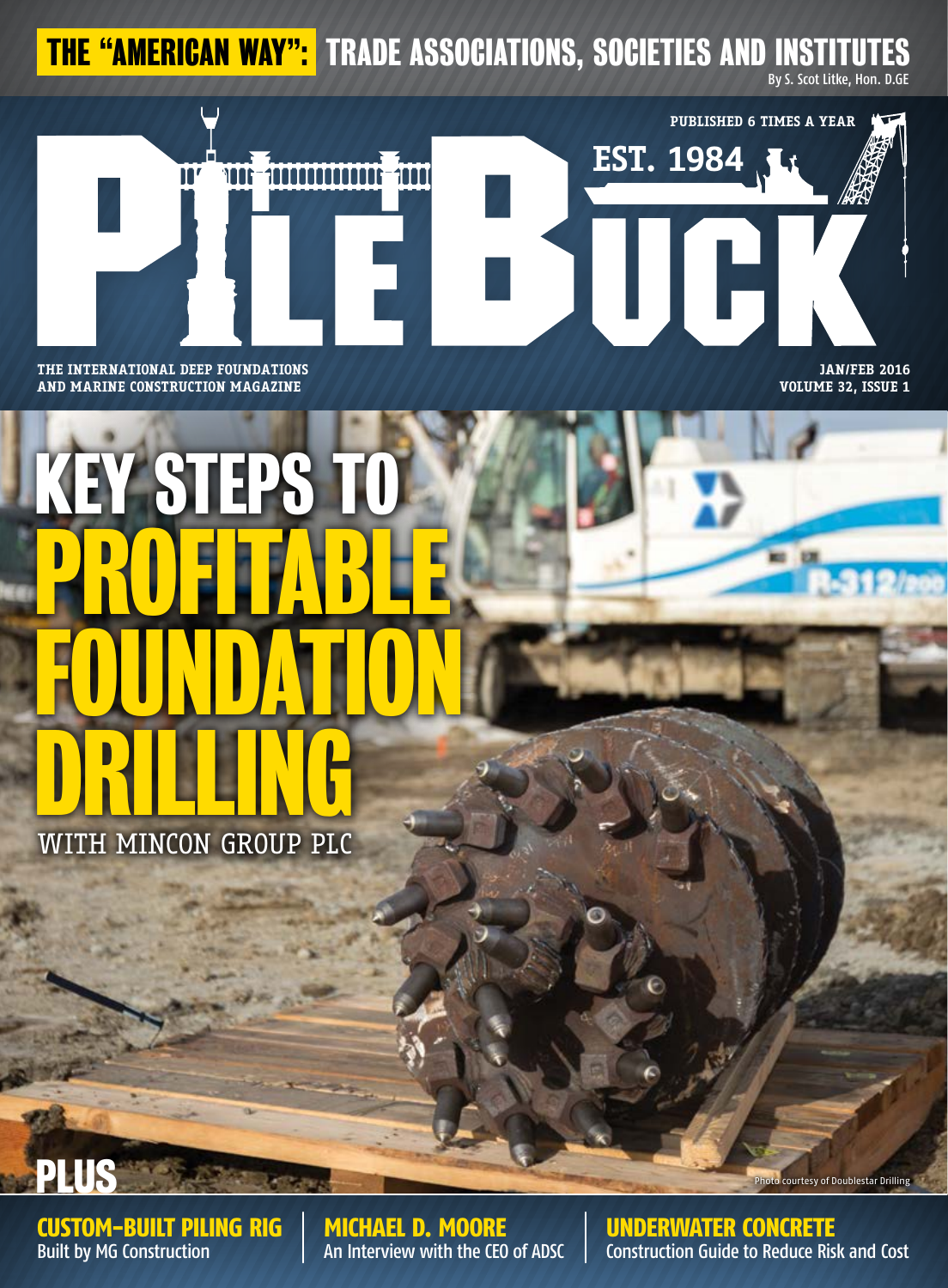## JOB STORY

By Ruta Johnson

### A Win for Ductile Iron Piles Over H-Piles at New Candlewood Suites North Hartford, CT

#### PROJECT TEAM MEMBERS

**DIP Design/Build Partner:** Helical Drilling, Inc.

**Geotechnical Engineer:** Clarence Welti Associates, Inc.

**General Contractor:**  PM Construction Company

**Structural Engineer:** Structural Design Associates, Inc.

> artford, CT is the home of the new double-A minor league baseball team — the Hartford

**Hard**<br>Yard Goats. Yard Goats. The introduction of a new team is spurring substantial development including a new Downtown North Hartford Baseball Stadium and various projects around the site. One of these projects includes the new 8-story, 53,400 square foot Candlewood Suites hotel to house many of the out-of-town guests catching a game. Foundation loads for the steel-framed structure range from 400 to 800 kips with areas of isolated

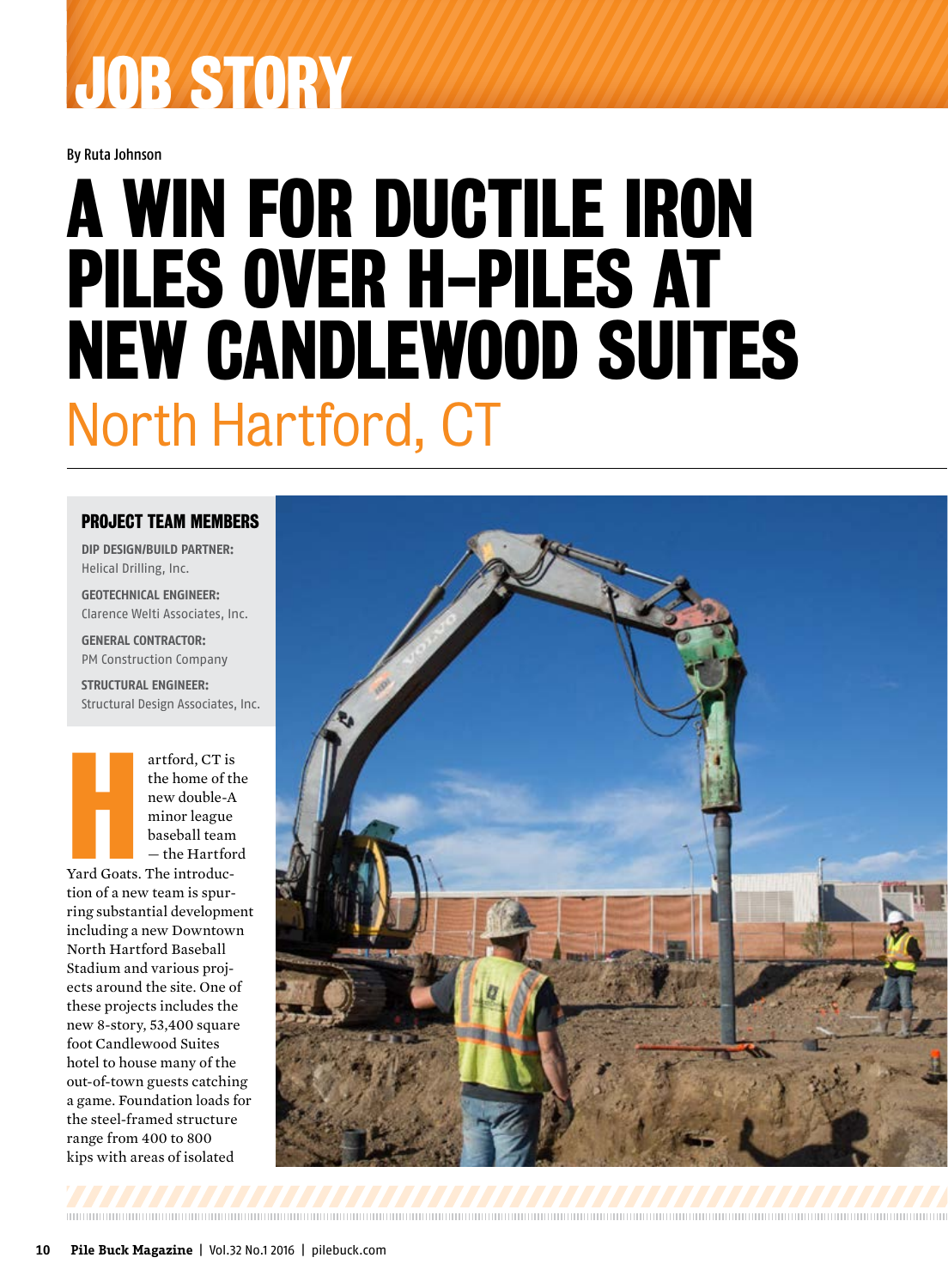

tension demand on braced frame footings.

Steel H-piles, like many areas of the country, are still a commonly-used foundation system. Initial recommendations and design for the project were no different and utilized traditional 100 ton driven H-piles consisting of either HP 12x74 or HP 14x73 sections to support the building loads. However, Ductile Iron Piles (DIPs) proved to be more cost-effective and better for the schedule.

Subsurface conditions at the site included up to 8 feet of variable, debris fill underlain by soft to stiff silt and sandy silt to a depth of about 22 feet. A medium dense to dense sand layer was encountered below the silt until shale bedrock was encountered at depths of 25 to 32 feet below grade. Groundwater was about 15 feet below grade. The fill and soft silt posed an expensive challenge for the project team. With the shallow foundation option resulting in excessive total

<u> 1999 - Andrea Brandon, american american american american american american a</u>

and differential settlement, engineers turned to deep foundations to meet the performance needs.

After reviewing the project plans and discussing with the design team and General Contractor, PM Construction of Saco, Maine, Helical Drilling proposed a value engineered alternative utilizing Ductile Iron Piles as a replacement to the specified H-piles. The driven Ductile Iron Piles solution provided a 1:1 replacement with the 100 ton allowable capacity piles. The advantages of the Ductile Iron Piles included: reduced cost, rapid installation, lower vibrations during installation, easily adapting to variations in subsurface conditions and lengths and improved safety with less overhead activity.

The Ductile Iron Pile system has been used in Europe for nearly thirty years, but only in limited markets in the U.S. until recently. Ductile Iron Piles are a modular, costeffective small-diameter

piling system. Piles are manufactured in standard 16.4 ft (5 m) lengths to allow ease of installation in constrained sites. The system features a specialized Plug and Drive connection system that allows for rapid field connections from the driving energy without the need for splicing or welding. The system is installed using a medium-sized excavator and a hydraulic breaker hammer. The breaker hammer uses a modified shank that allows it to seat to the piles and drives them into the ground using the percussive energy of the breaker hammer. While typical pile driving equipment using high-impact,

low-frequency hammers results in vibrations that radiate out over great distances, the high frequency of the breaker hammer and the low impact energy create only minimal vibrations, well-below the tolerance for most projects. This allows the system to be used within a couple of feet of existing buildings.

Ductile Iron Piles have the flexibility to be installed to develop capacity in either end bearing or in friction. End-bearing DIPs generate the load-carrying capacity through bearing on very dense soil or rock like traditional piles. Alternatively, friction DIPs create a bond zone within a competent soil near the base of the pile by



Vision™, Instantel's new cloud-based hosting application for vibration monitoring information, gives you instant access to your data. Anywhere.

Whether you're behind your PC at your desk or in the field on your tablet, Vision delivers the info you need, giving you true insight into your data.

*https://vision.instantel.com/*